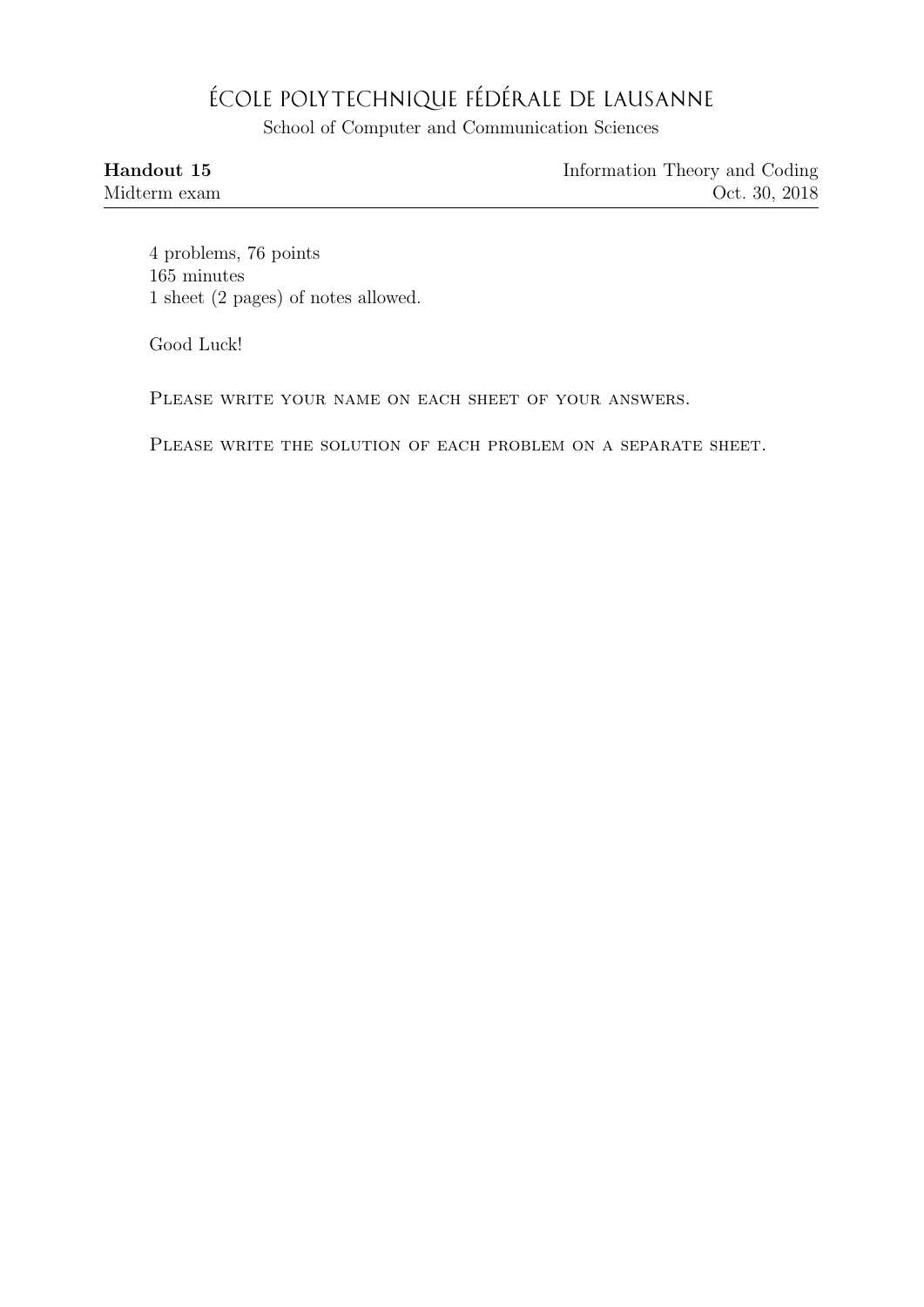PROBLEM 1. (12 points) Recall that for a code  $\mathcal{C}: \mathcal{U} \to \{0,1\}^*$ , we define  $\mathcal{C}^n: \mathcal{U}^n \to \{0,1\}^*$ as  $\mathcal{C}^n(u_1 \ldots u_n) = \mathcal{C}(u_1) \ldots \mathcal{C}(u_n)$ .

- (a) (4 pts) Show that if C is uniquely decodable, then for all  $n \geq 1$ ,  $\mathcal{C}^n$  is injective.
- (b) (4 pts) Suppose C is not uniquely decodable. Show that there are  $u^n$  and  $v^m$  such that  $u_1 \neq v_1$  and  $\mathcal{C}^n(u^n) = \mathcal{C}^m(v^m)$ .
- (c) (4 pts) Suppose C is not uniquely decodable. Show that there is a k such that  $\mathcal{C}^k$  is not injective. [Hint: try  $k = n + m$ .]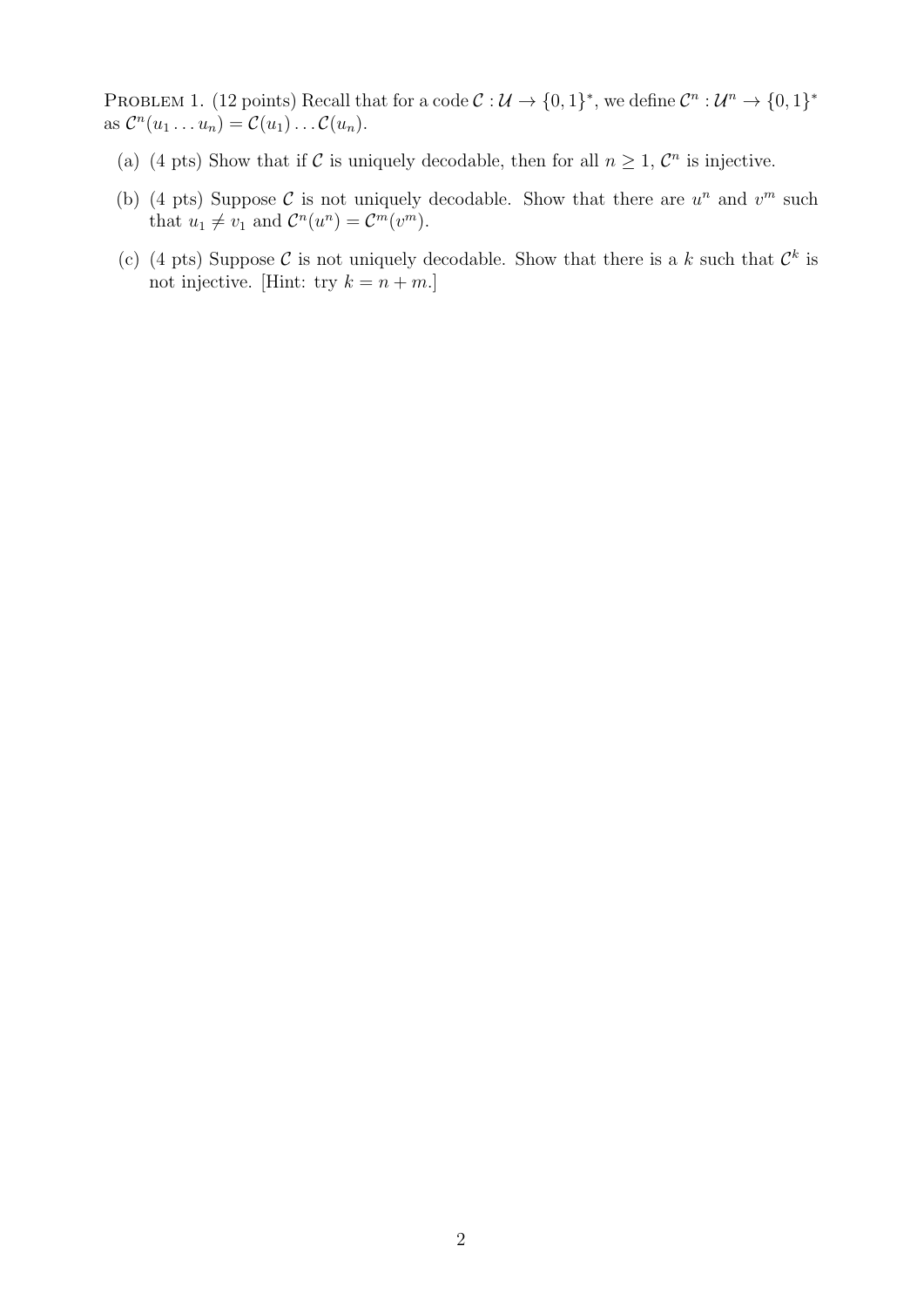PROBLEM 2. (12 points) Suppose  $X_1, \ldots, X_n$  are random variables. Let

$$
Y_i = (X_1, \ldots, X_{i-1}, X_{i+1}, \ldots, X_n)
$$

denote the collection which includes all the  $X$ 's, except  $X_i$ .

- (a) (4 pts) Show that  $\sum_{i=1}^{n} H(X_i|Y_i) \leq H(X^n)$ .
- (b) (4 pts) Show that  $\sum_{i=1}^{n} H(Y_i) \ge (n-1)H(X^n)$ .
- (c) (4 pts) What are the conditions for equality to hold in the parts above?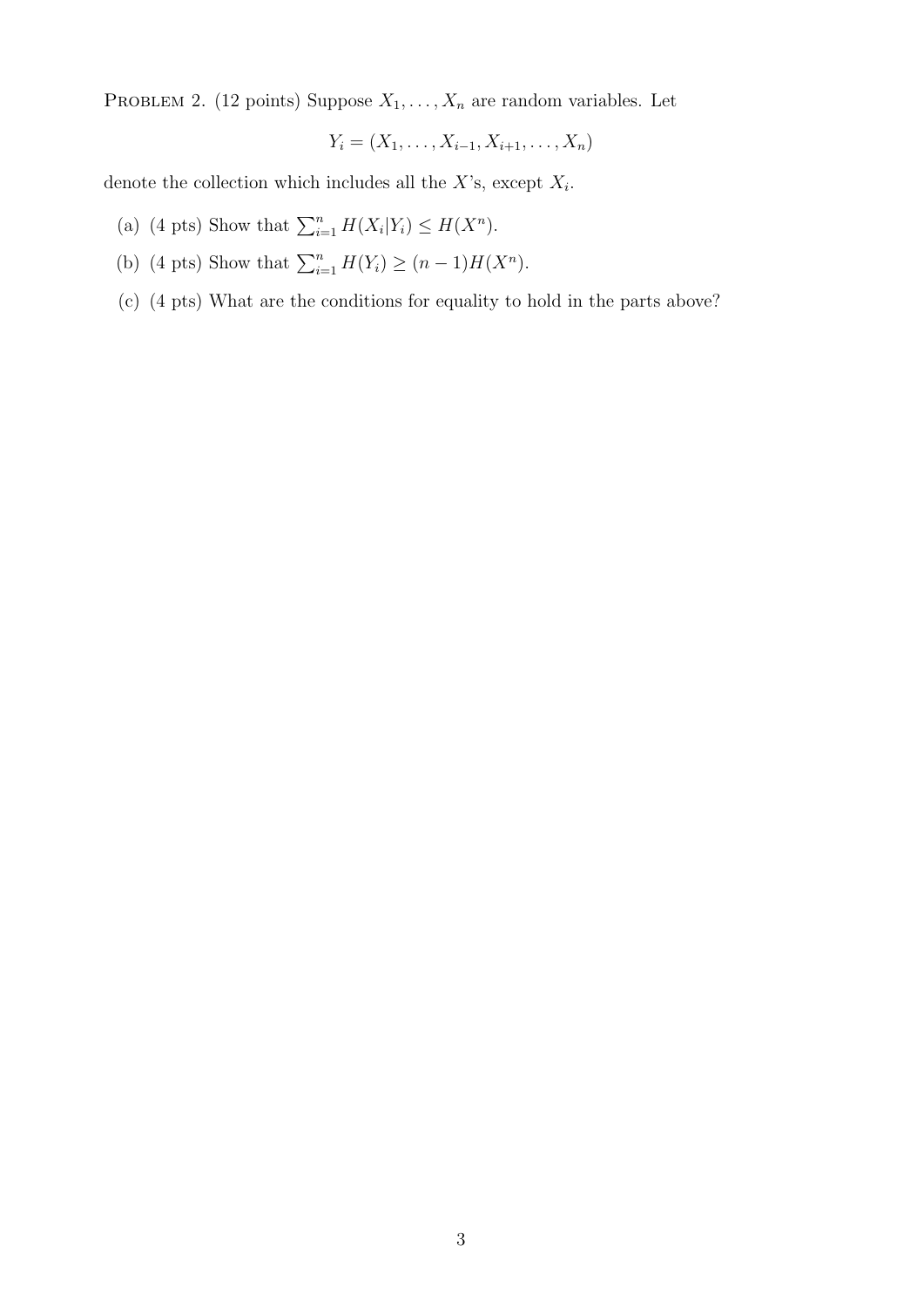PROBLEM 3. (20 points) Suppose  $X_1, X_2, \ldots$  is a stochastic process with  $X_i \in \{1, 2, 3, 4\}.$ The process is Markov, i.e.,  $Pr(X_{n+1} = x_{n+1} | X^n = x^n) = Pr(X_{n+1} = x_{n+1} | X_n = x_n)$ , and  $Pr(X_{n+1} = j | X_n = i)$  is found as the  $(i, j)$  entry of the matrix

$$
P = \begin{bmatrix} 1 - \alpha & \alpha & & \\ \alpha & 1 - \alpha & & \\ & & 1/2 & 1/2 \\ & & & 1/2 & 1/2 \end{bmatrix}.
$$

The initial state of the process  $X_1$  is chosen according to the distribution

$$
\Pr(X_1 = 1) = p, \quad \Pr(X_1 = 4) = 1 - p,
$$

with  $0 < p < 1$ . Note that the structure of the matrix P ensures that if  $X_1 = 1$ , then  $X_n \in \{1,2\}$  for all n, and if  $X_1 = 4$  then  $X_n \in \{3,4\}$  for all n. Consequently,  $Pr(X_n \in \{1,2\})$  ${1, 2}$ ) = p and Pr( $X_n \in {3, 4}$ ) = 1 – p.

- (a) (4 pts) Is the process stationary? (Not just 'yes' or 'no', explain your answer.)
- (b) (4 pts) For  $n \geq 1$ , find  $h_i = H(X_{n+1}|X_n = i)$  for  $i = 1, 2, 3, 4$ . Does your answer depend on n?
- (c) (4 pts) Find  $a_n = H(X_n | X^{n-1}), n = 1, 2, \ldots$
- (d) (4 pts) Find  $b_n = H(X^n)/n, n = 1, 2, \ldots$ .
- (e) (4 pts) Does the entropy rate  $H = \lim_{n} b_n$  exist? If so, what is H?